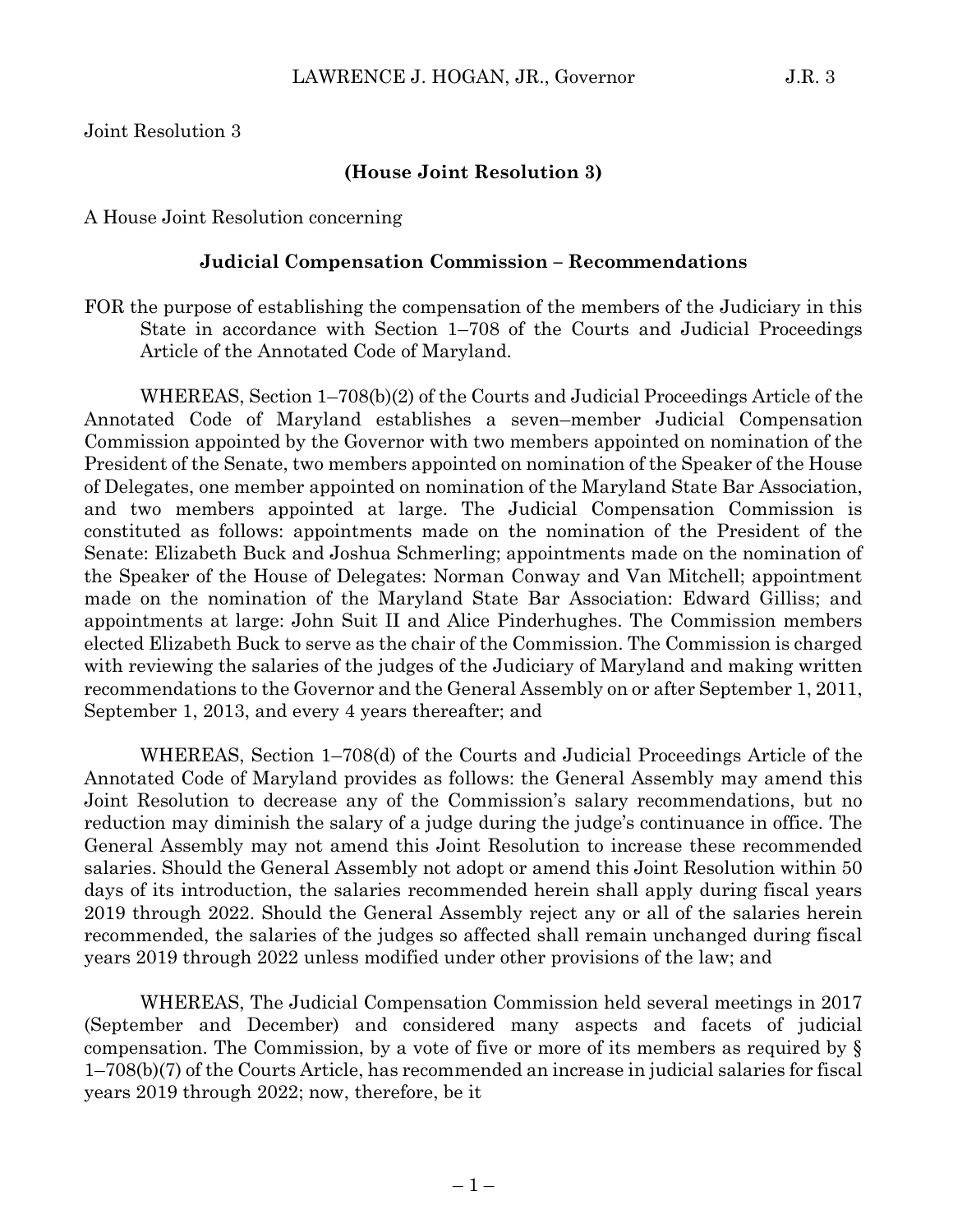RESOLVED BY THE GENERAL ASSEMBLY OF MARYLAND, That after considering the recommendations of the Judicial Compensation Commission, beginning July 1, 2018, judicial salaries shall be as follows:

| Position         | Current Salary | <b>Proposed Salary</b>       |
|------------------|----------------|------------------------------|
| Court of Appeals |                |                              |
| Chief Judge      | 195,433        | <del>205, 133</del> 200, 433 |
| Associate Judge  | 176,433        | 186, 433 181, 433            |
| Court of Special |                |                              |
| Appeals          |                |                              |
| Chief Judge      | 166,633        | <del>176,633</del> 171,633   |
| Associate Judge  | 163,633        | 173,633 168,633              |
| Circuit Courts   |                |                              |
| Judge            | 154,433        | <del>164,433</del> 159,433   |
| District Court   |                |                              |
| Chief Judge      | 163,633        | <del>173,633</del> 168,633   |
| Associate Judge  | 141,333        | <del>151,333</del> 146,333;  |

# and be it further

RESOLVED, That beginning July 1, 2019, judicial salaries shall be as follows:

| Position         | <b>Proposed Salary</b>       |
|------------------|------------------------------|
| Court of Appeals |                              |
| Chief Judge      | <del>215,433</del> 205,433   |
| Associate Judge  | <del>196, 133</del> 186, 433 |
| Court of Special |                              |
| Appeals          |                              |
| Chief Judge      | <del>186,633</del> 176,633   |
| Associate Judge  | <del>183,633</del> 173,633   |
| Circuit Courts   |                              |
| Judge            | <del>174,433</del> 164,433   |
| District Court   |                              |
| Chief Judge      | <del>183,633</del> 173,633   |
| Associate Judge  | <del>161,333</del> 151,333;  |

### and be it further

RESOLVED, That beginning July 1, 2020, judicial salaries shall be as follows:

| Position                        | <b>Proposed Salary</b> |
|---------------------------------|------------------------|
| Court of Appeals<br>Chief Judge | 222,933 210,433        |